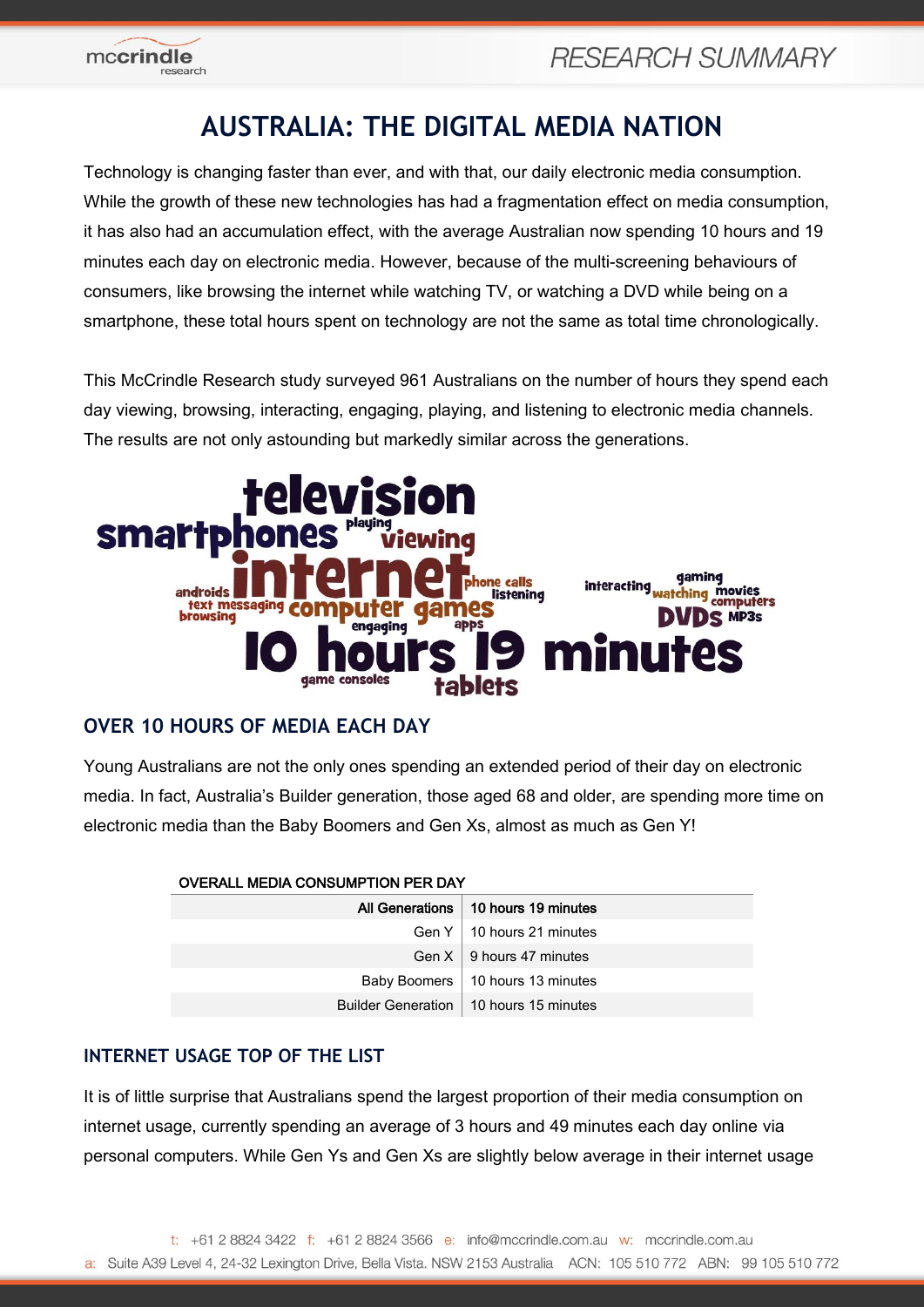

via PCs, the Baby Boomers and Builder Generation are leading the way in online web browsing. Today's Baby Boomers spend just short of 4 hours (3 hours, 58 minutes) online each day, while the Builder Generation also spend a surprising 3 hours and 50 minutes on personal computers browsing the internet.

## **THE GENERATIONAL DIVIDE**

| PRIMARY ELECTRONIC MEDIA BY GENERATION (BY TOTAL HOURS PER DAY) |                                 |  |  |
|-----------------------------------------------------------------|---------------------------------|--|--|
|                                                                 | Gen $Y$   Internet via computer |  |  |
|                                                                 | Gen $X$   Internet via computer |  |  |
| Baby Boomers   Television                                       |                                 |  |  |
| Builder Generation   Television                                 |                                 |  |  |

The 1990's were determinative in shaping Australia's generations. Those who entered adulthood prior to the '90's, while consuming new media extensively, mostly consume traditional broadcast media. However the generations who were still in their formative years in the 1990's and so were shaped by the advent of the world wide web, spend more time online than watching broadcast television. In fact for Generation Y, television is not even second in time use, as they spend more time on mobile media platforms (tablets and smartphones) than television.

## **TELEVISION RANKS SECOND, JUST BEHIND INTERNET USAGE**

| <b>INTERNET USAGE VIA PCS PER DAY</b> |                                         |  |  |
|---------------------------------------|-----------------------------------------|--|--|
|                                       | All Generations   3 hours 49 minutes    |  |  |
|                                       | Gen $Y \perp 3$ hours 39 minutes        |  |  |
|                                       | Gen $X \perp 3$ hours 27 minutes        |  |  |
|                                       | Baby Boomers   3 hours 58 minutes       |  |  |
|                                       | Builder Generation   3 hours 50 minutes |  |  |

Whether young or old, Australians have a strong liking towards television, with hours spent watching television almost on par with internet browsing – an average of 3 hours and 14 minutes for the everyday Australian. The older generations – the Baby Boomers and Builders – spend nearly twice as much time watching television as Gen Y and Gen X Australians. Gen Xers watch television the least, devoting just 2 hours and 2 minutes each day to the tube, while the Builder generation watch the most television at 4 hours and 16 minutes.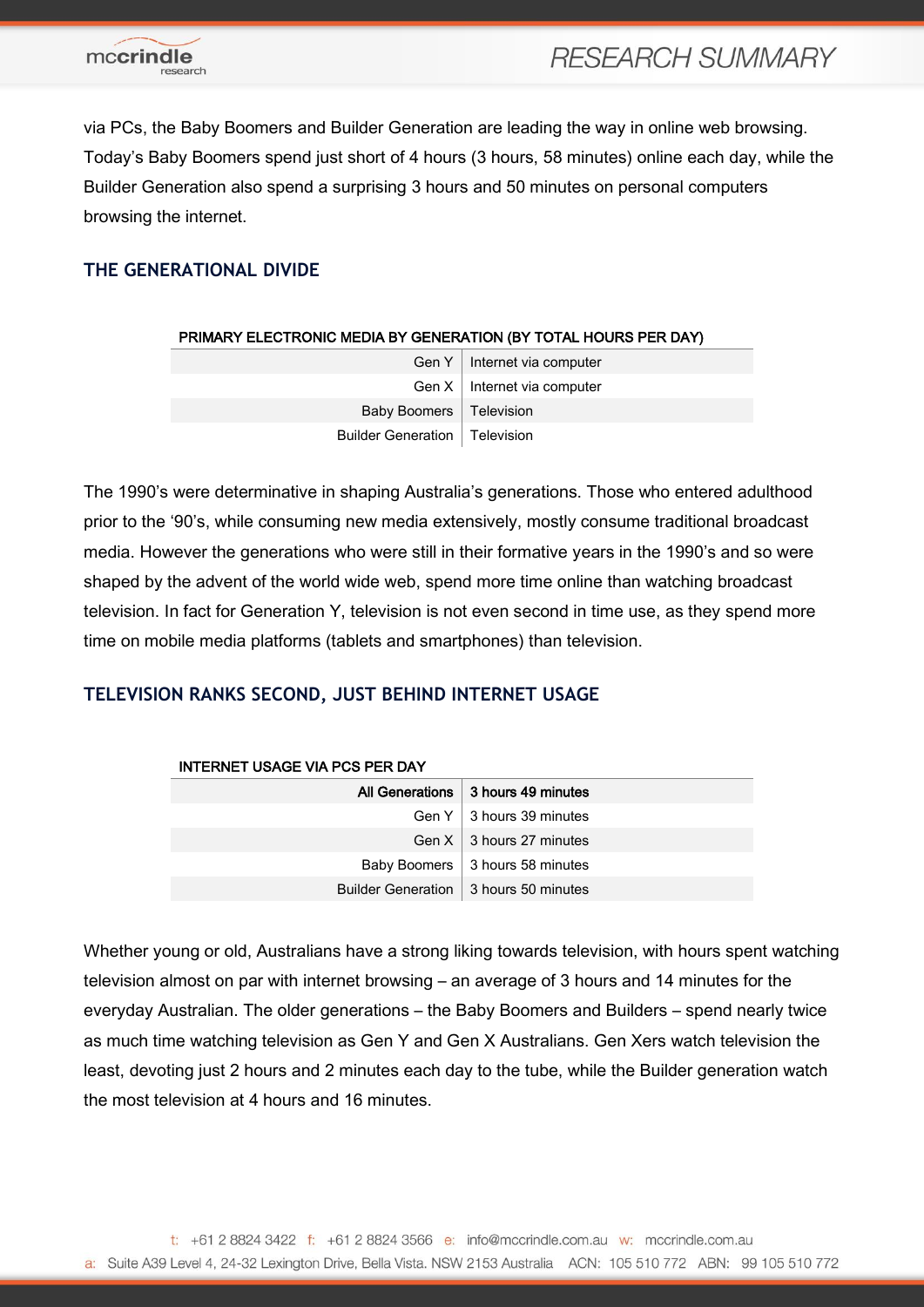

# **RESEARCH SUMMARY**

#### TELEVISION VIEWING PER DAY

| All Generations 3 hours 14 minutes      |
|-----------------------------------------|
| Gen $Y \mid 2$ hours 16 minutes         |
| Gen $X \mid 2$ hours 47 minutes         |
| Baby Boomers   4 hours 2 minutes        |
| Builder Generation   4 hours 16 minutes |

### **SMARTPHONE USAGE A DOMINANT THIRD**

The third most popular electronic media channel among Australians are smartphones – from apple to android, Australians love the multipurpose function available to them through their smartphone. Whether through texting, calling, web browsing, navigating, reading the news, checking the weather, listening to music, gaming, or interacting with a range of apps, Australians can't get enough of them.

The average Australian spends 1 hour and 12 minutes each day on their smartphone – and this time, it's evident that the younger generations are the most avid users.

| SMARTPHONE USAGE PER DAY        |                                     |  |  |
|---------------------------------|-------------------------------------|--|--|
|                                 | All Generations   1 hour 12 minutes |  |  |
|                                 | Gen $Y \mid 2$ hours 0 minutes      |  |  |
|                                 | Gen $X \perp 1$ hour 17 minutes     |  |  |
| Baby Boomers   39 minutes       |                                     |  |  |
| Builder Generation   35 minutes |                                     |  |  |

## **NEARLY AS MUCH TIME IS SPENT ON PC GAMING AS WATCHING DVDS AND MOVIES**

Australians spend nearly as much time gaming on their personal computers as they do watching DVDs and movies each day. In fact, when gaming via portable game consoles is taken into consideration, Australians spend more time gaming than watching DVDs or movies.

The amount of movie and DVD watching Australians do decreases with age, but the story is not the same for gaming. Australia's Builder generation spends more time computer gaming than Gen Xs and Baby Boomers – nearly as much as Gen Ys!

| DVD AND MOVIE WATCHING PER DAY  |                         |  |  |
|---------------------------------|-------------------------|--|--|
| All Generations   34 minutes    |                         |  |  |
|                                 | Gen $Y \mid 39$ minutes |  |  |
|                                 | Gen $X \mid 33$ minutes |  |  |
| Baby Boomers   31 minutes       |                         |  |  |
| Builder Generation   25 minutes |                         |  |  |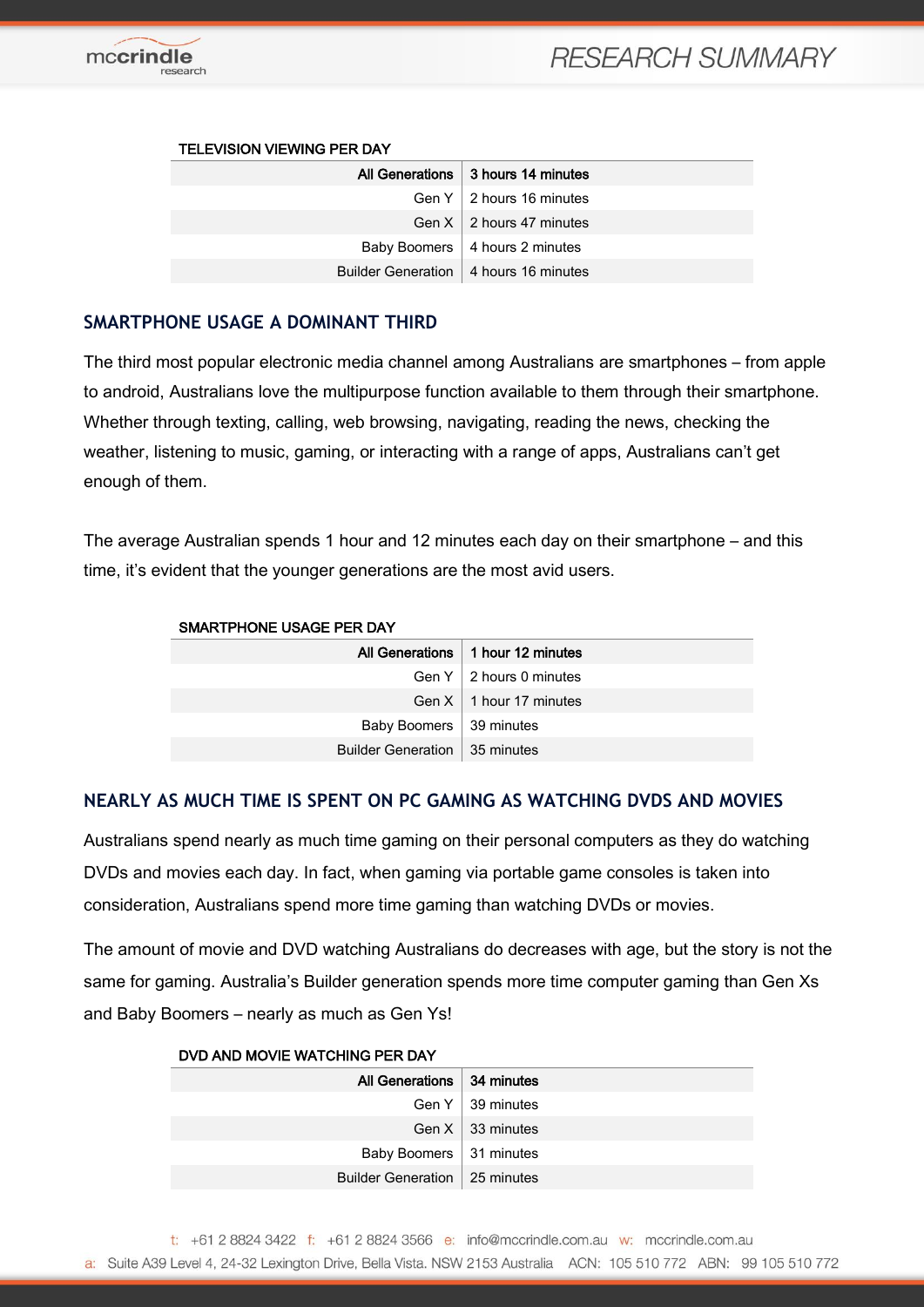#### COMPUTER GAMING PER DAY

| All Generations   32 minutes    |                    |
|---------------------------------|--------------------|
|                                 | Gen $Y$ 36 minutes |
|                                 | Gen $X$ 31 minutes |
| Baby Boomers   28 minutes       |                    |
| Builder Generation   35 minutes |                    |
|                                 |                    |

#### VIDEO GAMING VIA PORTABLE GAME CONSOLES PER DAY

| All Generations   11 minutes    |                         |
|---------------------------------|-------------------------|
|                                 | Gen $Y \mid 20$ minutes |
|                                 | Gen $X \mid 9$ minutes  |
| Baby Boomers   2 minutes        |                         |
| Builder Generation   14 seconds |                         |
|                                 |                         |

## **TABLET USAGE EVIDENT ACROSS THE GENERATIONS**

Since the first iPad hit the market in 2010, Australians have already grown to love tablets and use them, on average, for almost half an hour every day. Tablets are not just being used by younger generations – the Baby Boomers and Builders have also taken a strong liking to the user-friendly interfaces made available and the multi-function capacities of such technologies.

While having the lowest media consumption than any other generation, Gen Xs trump the use of the tablet, utilising a tablet device for an average of 36 minutes each day.

| <b>TABLET USAGE PER DAY</b>     |                         |  |  |
|---------------------------------|-------------------------|--|--|
| All Generations   29 minutes    |                         |  |  |
|                                 | Gen $Y$   33 minutes    |  |  |
|                                 | Gen $X \mid 36$ minutes |  |  |
| Baby Boomers   20 minutes       |                         |  |  |
| Builder Generation   22 minutes |                         |  |  |

### **THE CONSENSUS: AUSTRALIA AS A DIGITAL MEDIA NATION**

Australians love digital media, and devote over half of their waking hours to interacting with digital media channels. While different generations engage with different mediums, such as Gen Ys preferring the use of smartphones and tablet usage over TV consumption, one thing is clearly evident: Australians are a digital media nation.